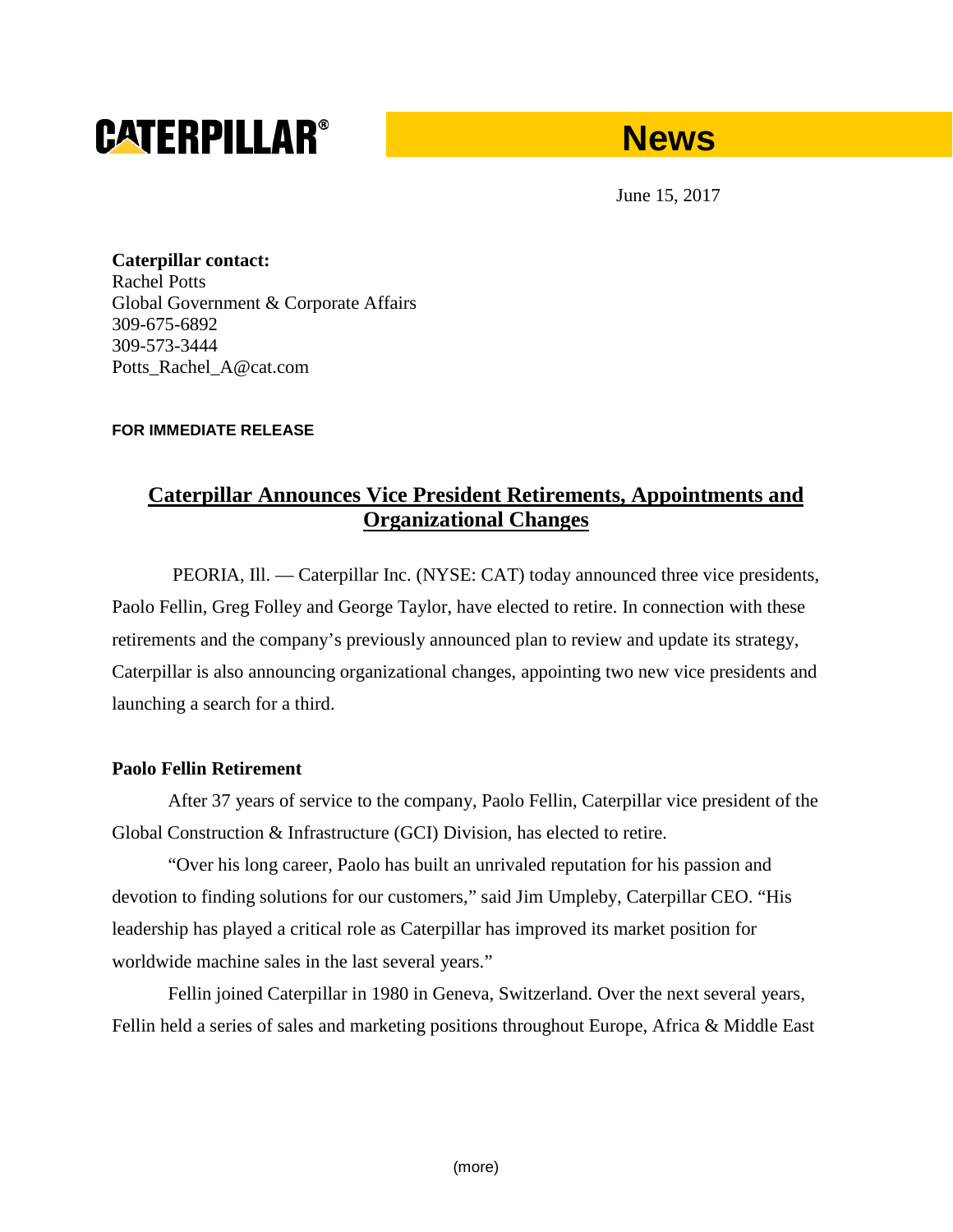(EAME). In 1992, Fellin moved to products and operations becoming product manager for small excavators (France). In 1996, he was named product manager for wheel loaders (Belgium). In 2003, Fellin was appointed industry manager for Caterpillar's North American Commercial Division (NACD). In 2004, the Caterpillar board of directors named him vice president of EAME, including CIS, Marketing Division, and in 2009, he was named vice president of EAME Distribution Services. In 2013, Fellin became vice president for GCI. His retirement is effective August 1, 2017.

#### **Greg Folley Retirement**

After 22 years of service to the company, and 11 years of practicing law prior to joining Caterpillar, Greg Folley, Caterpillar vice president of the Industry Solutions, Components & Distribution Division (ISCD), has elected to retire.

"Greg began his career with Caterpillar in the Human Services Division, and while he's held a range of leadership and executive positions focused on remanufacturing, component production and distribution during his career, his focus on people along with his positive attitude and leadership style are the hallmarks of his career," Umpleby said.

Following an 11-year career outside of Caterpillar, Folley joined Caterpillar in 1995, and held numerous positions in the Human Services Division, including senior labor relations consultant, human resources manager, corporate labor relations manager, U.K. HR Shared Services director and director of Compensation + Benefits. In 2008, the Caterpillar board of directors named Folley vice president of the Core Components Division. He then served as the chief HR officer from 2009-11, and as vice president of the Remanufacturing, Components & Work Tools Division from 2011-15. In 2016, Folley was named vice president of ISCD. His retirement is effective August 1, 2017.

#### **George Taylor Retirement**

After 19 years of service to the company, and with more than 15 years of business experience prior to joining Caterpillar, George Taylor, vice president of the Marketing & Digital Division, has elected to retire.

"George has played a significant role in leading Caterpillar's initiatives utilizing data analytics, innovation, digital channels and techniques to unlock competitive advantages for our

-2-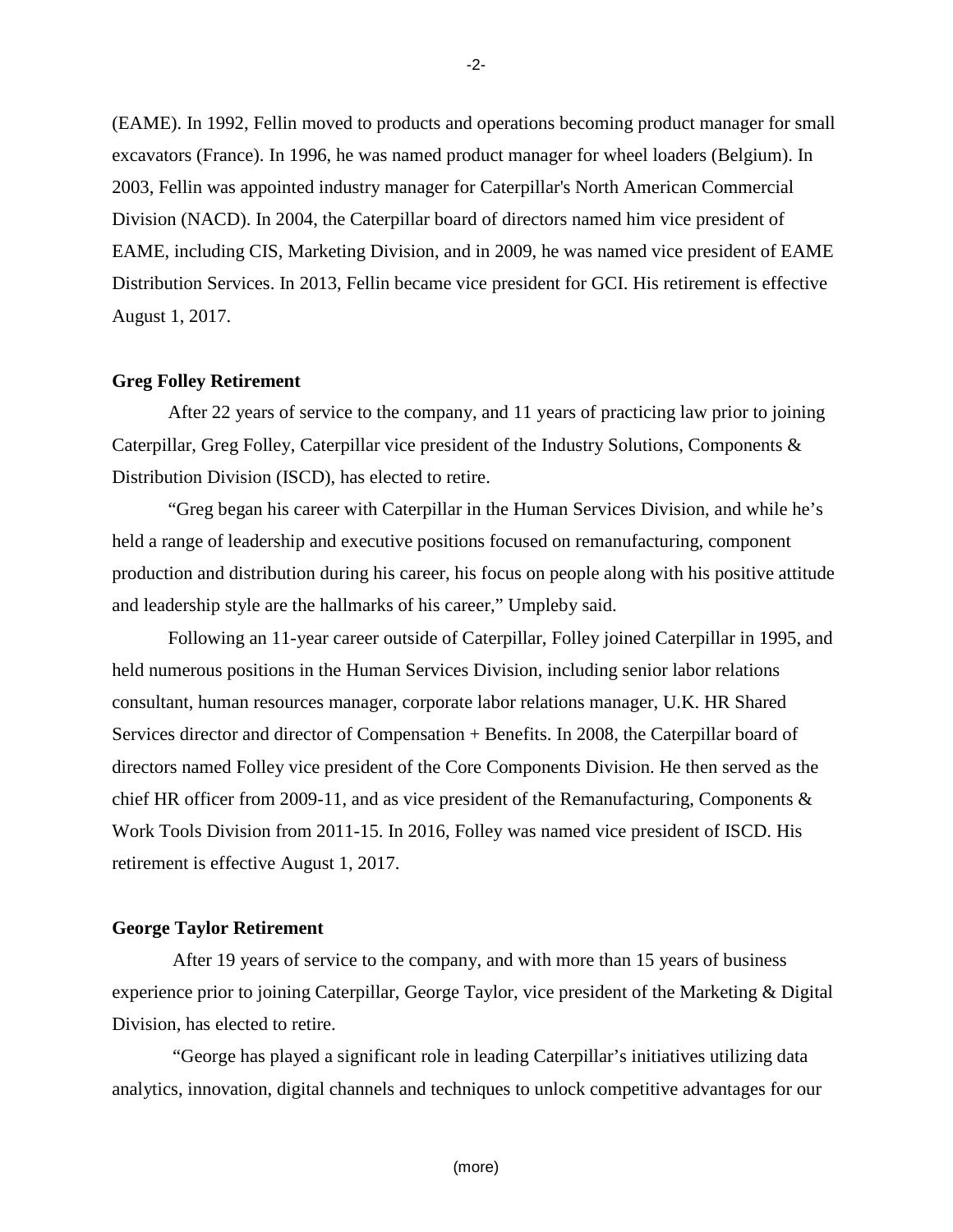customers," Umpleby said. "George has laid a solid groundwork in this area as Caterpillar continues to develop digital solutions and products for our customers."

Taylor joined Caterpillar in 1998 as a strategic business planning services manager. Taylor held numerous marketing, product support and general management positions before he was named the director and general manager of the global on-highway truck group in 2006. In 2015, the Caterpillar board of directors appointed Taylor as vice president of the Customer Services Support Division, and, later, as vice president of the Marketing & Digital Division.

Before joining Caterpillar, Taylor had extensive external experience with IBM. He began in 1984 as a systems engineer and held several managerial positions before becoming a client executive in 1994. Taylor's retirement is effective August 1, 2017.

#### **New Divisions Created in Connection to Updated Corporate Strategy**

Following the above announced retirements, and taking into account the company's previously announced plan to review and update its strategy with the establishment of a Strategic Planning Committee (SPC), Caterpillar is also announcing organizational changes that will result in the creation of two new divisions. The company is forming these new divisions to drive greater efficiencies and effectiveness in support of its customers.

#### **Chris Snodgrass Appointed Vice President of Product Support & Logistics Division**

Caterpillar's board of directors has appointed Chris Snodgrass, currently general manager for Caterpillar's Industrial Power Systems Division (IPSD), to the position of vice president of the newly created Product Support & Logistics Division (PSLD). This division will combine groups currently located in other Caterpillar divisions to drive collaboration and implement strategic initiatives under the leadership of Snodgrass. PSLD will include design and manufacturing of wear and maintenance component products, as well as support of prime product and parts distribution, inbound and outbound logistics, warehousing functions, and packaging and container management.

Snodgrass joined Caterpillar in 2013 following a successful 20-year career that included senior and executive leadership positions with commercial vehicle and industrial components manufacturer Meritor, and with Daimler AG, including roles in the Mercedes Benz truck

-4-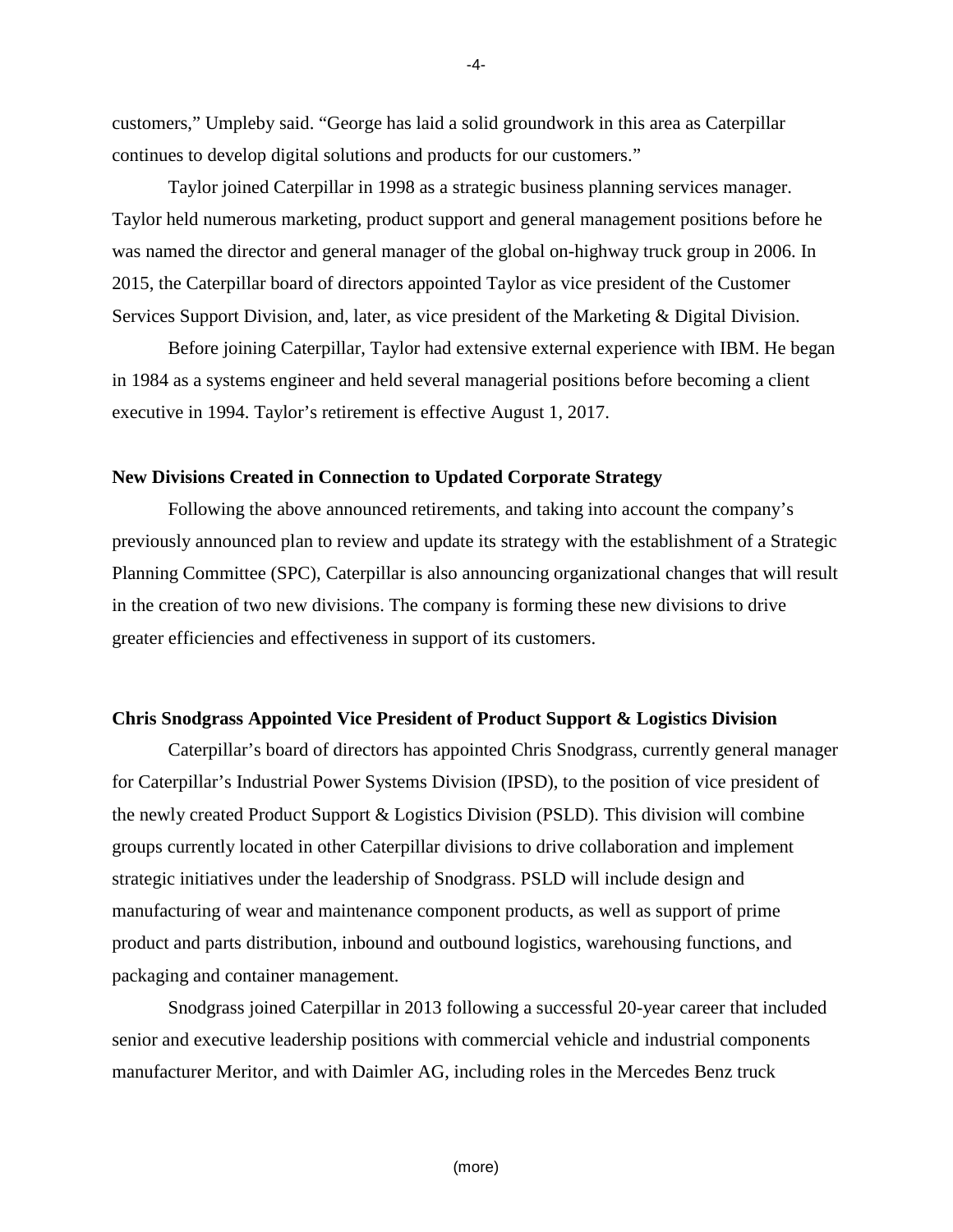division in Europe, Freightliner Trucks in North America, and with engine manufacturer Detroit Diesel Corporation.

"Since joining Caterpillar, Chris has quickly demonstrated an ability to deliver results; as general manager for IPSD, he's played a significant role reducing material costs and driven substantial process improvements and results for the division's sales and marketing functions," Umpleby said. "His significant outside experience and perspective combined with his sharp focus on customers make him ideally suited for this role."

Snodgrass has a bachelor's degree in management and organizational leadership from Concordia University. He will report to Rob Charter, group president of Customer & Dealer Support. Snodgrass will assume his new duties effective July 1, 2017.

### **Caterpillar Announces New Digital Enabled Solutions Division and Search for a Digital Vice President**

The newly created Digital Enabled Solutions Division will bring together the company's data analytics group, the enterprise data hub, equipment management tools, Cat® Connect technologies and customer experience portals.

"We recognize the need to bring these groups into an organization that will bring enhanced focus and strategic alignment to the existing and yet-to-be developed digital enablers for our products and customers," Umpleby said.

Caterpillar will immediately begin an external search for an executive to lead the new division, which will report to Charter. In addition, as part of the reorganization, Caterpillar's marketing and brand organization will become part of the existing Global Aftermarket Solutions Division led by Vice President Nigel Lewis.

## **Damien Giraud Appointed Vice President of Global Construction & Infrastructure Division**

Caterpillar's board of directors has appointed Damien Giraud, currently worldwide product manager for Caterpillar's large excavators, as the vice president of GCI.

Giraud joined Caterpillar in 1998, following a seven-year career with Colas Group, a French civil engineering and construction firm. During his nearly 20 years with Caterpillar, Giraud has held a number of marketing and product management roles with an increasing level

-4-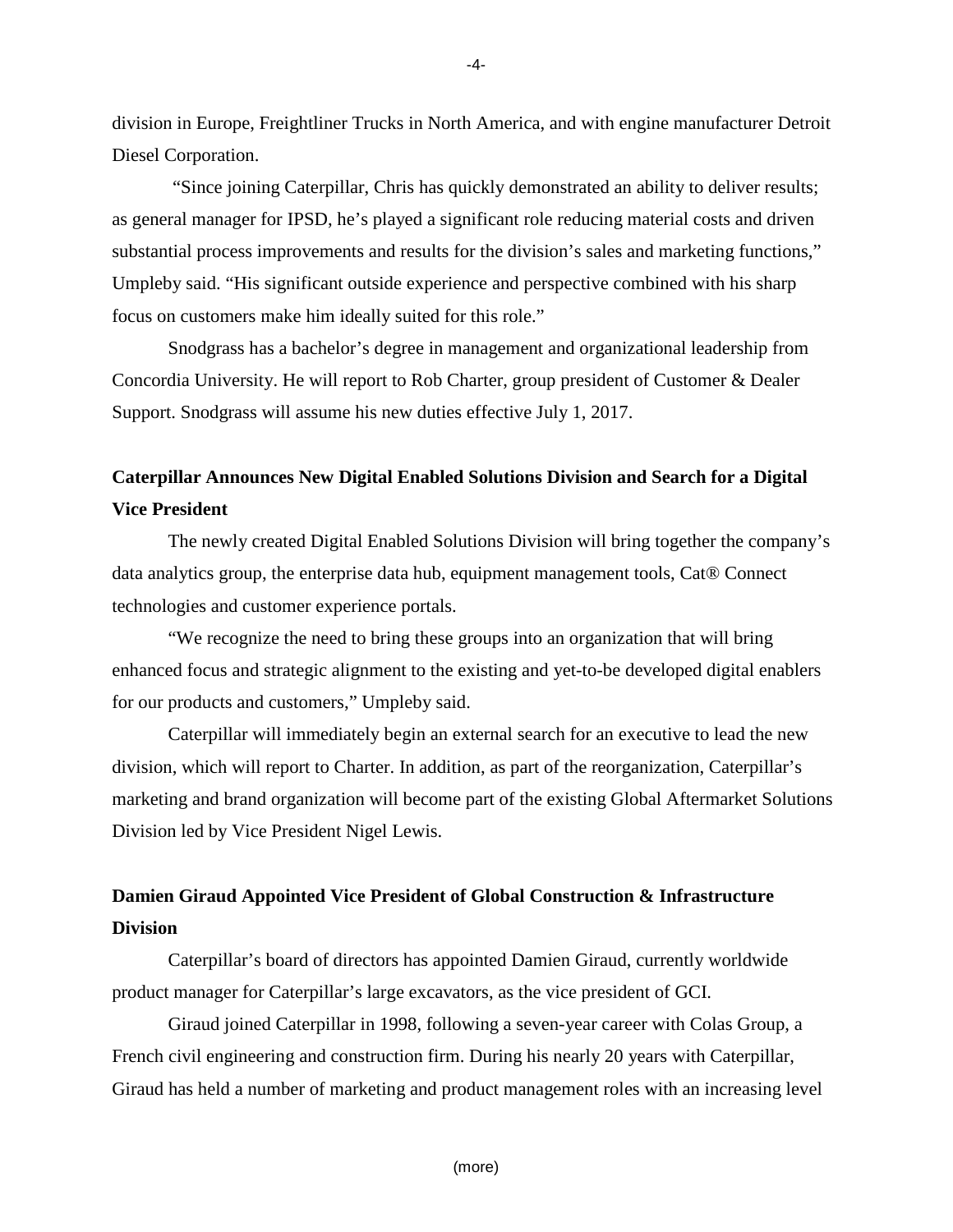of responsibility. A native of France who speaks four languages, Giraud has worked in Europe, Africa, Asia and North America.

"Damien brings an exceptional focus on our customers to this position," Umpleby said. "That customer focus combined with his global work experience, deep industry knowledge and his strong and transparent communication skills make him ideally suited for this position."

Giraud has a bachelor's degree in engineering from Ecole Des Mines, Saint Etienne, France and a master's degree from the International Institute for Management Development in Lausanne, Switzerland. Giraud will be based in Geneva, Switzerland and will assume his new duties effective August 1, 2017.

#### **About Caterpillar**

For more than 90 years, Caterpillar Inc. has been making sustainable progress possible and driving positive change on every continent. Customers turn to Caterpillar to help them develop infrastructure, energy and natural resource assets. With 2016 sales and revenues of \$38.537 billion, Caterpillar is the world's leading manufacturer of construction and mining equipment, diesel and natural gas engines, industrial gas turbines and diesel-electric locomotives. The company principally operates through its three product segments - Construction Industries, Resource Industries and Energy & Transportation - and also provides financing and related services through its Financial Products segment. For more information, visit caterpillar.com. To connect with us on social media, visit caterpillar.com/social-media.

#### **Forward-looking Statements**

Certain statements in this press release relate to future events and expectations and are forward-looking statements within the meaning of the Private Securities Litigation Reform Act of 1995. Words such as "believe," "estimate," "will be," "will," "would," "expect," "anticipate," "plan," "project," "intend," "could," "should" or other similar words or expressions often identify forward-looking statements. All statements other than statements of historical fact are forward-looking statements, including, without limitation, statements regarding our outlook, projections, forecasts or trend descriptions. These statements do not guarantee future performance and speak only as of the date they are made, and we do not undertake to update our forward-looking statements.

Caterpillar's actual results may differ materially from those described or implied in our forward-looking statements based on a number of factors, including, but not limited to: (i) global and regional economic conditions and economic conditions in the industries we serve; (ii) commodity price changes, material price increases, fluctuations in demand for our products or significant shortages of material; (iii) government monetary or fiscal policies; (iv) political and economic risks, commercial instability and events beyond our control in the countries in which we operate; (v) our ability to develop, produce and market quality products that meet our customers' needs; (vi) the impact of the highly competitive environment in which we operate on our sales and pricing; (vii) information technology security threats and computer crime; (viii) additional restructuring costs or a failure to realize anticipated savings or benefits from past or future cost reduction actions; (ix) failure to realize all of the anticipated benefits from initiatives to increase our productivity, efficiency and cash flow and to reduce costs; (x) inventory management decisions and sourcing practices of our dealers and our OEM customers; (xi) a failure to realize, or a delay in realizing, all of the anticipated benefits of our acquisitions, joint ventures or divestitures; (xii) union disputes or other employee relations issues; (xiii) adverse effects of unexpected events including natural disasters; (xiv) disruptions or volatility in global financial markets limiting our sources of liquidity or the liquidity of our customers,